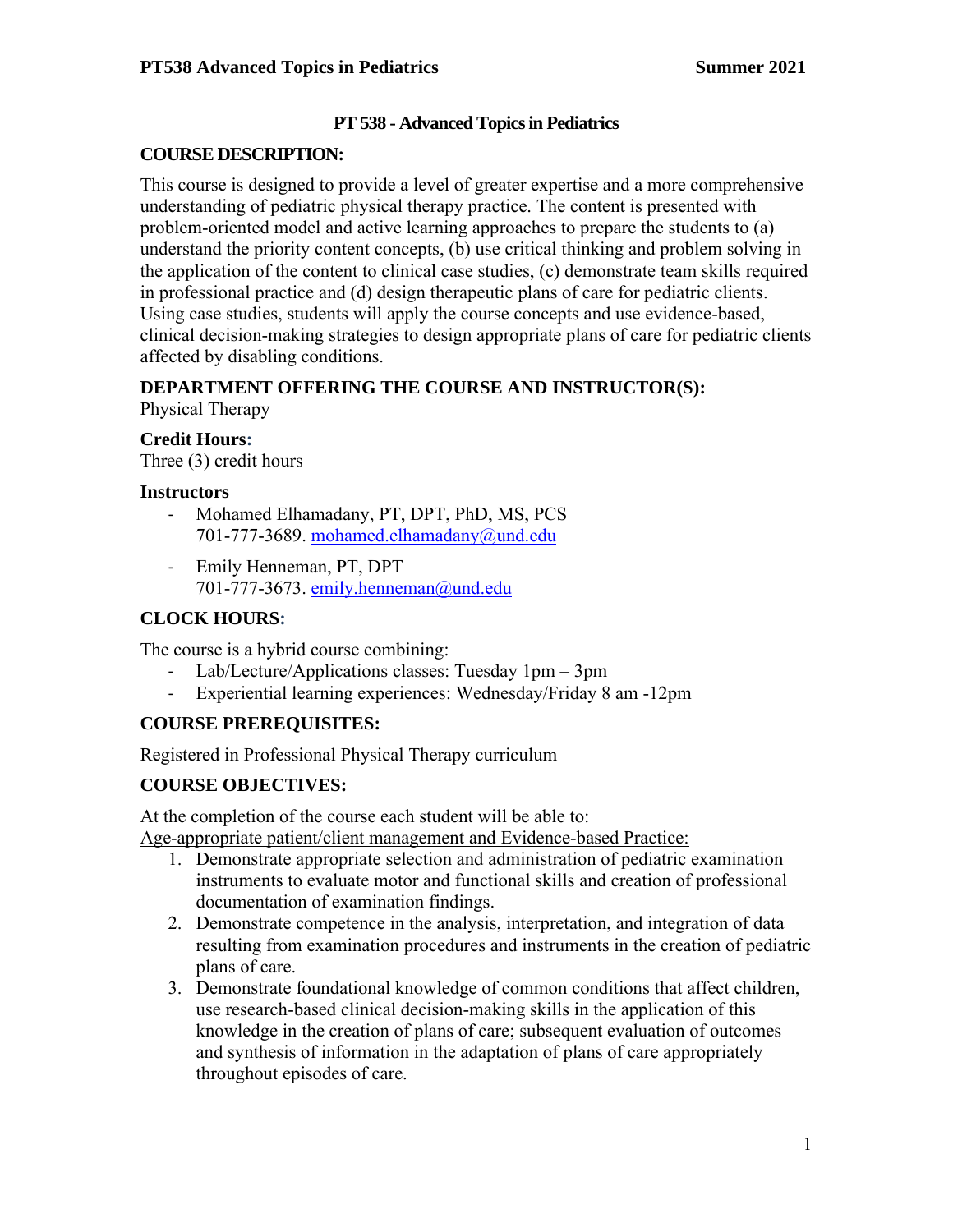Family-centered Care & Legislative, Policy, and Systems:

- 4. Demonstrate the ability to create plans of care which are compliant with federal, state and institutional legal practice standards related to patient/client care and fiscal management and including service provision to children and families under an Individualized Education Plan (IEP), Individualized Family Service Plan (IFSP), or Section 504 Plan.
- 5. Demonstrate the ability to adapt examination and intervention procedures to accommodate for individuals with diversity, using culturally competent and appropriate communication skills and professional behavior in communication with patients/clients, families, interdisciplinary team members, payers and policy makers.
- 6. Demonstrate the ability to design appropriate interventions to be implemented in the child/family's natural environments to achieve goals and outcomes for functional training in self-care and home management.

Health Promotion and Safety:

7. Analyze client health data and environmental influences and design appropriate referrals to other health care professionals, and create educational materials, using lay terminology, to address health status, safety, and environmental influences.

#### **OUTLINE OF CONTENT AND ASSIGNED INSTRUCTOR:**

See attached course schedule.

#### **TEACHING METHODS AND LEARNING EXPERIENCES:**

This course provides students with an opportunity to integrate knowledge and skills when discussing clinical patients, and further develop their clinical decision-making skills for the pediatric client**.** This course will combine lecture, small group discussion, lab, and case-studies to optimize student learning. Intervention planning and adaptation based on client status and desired intervention outcomes will be incorporated in the course materials. Practical experiences in the administration of pediatric instruments will be completed independently.

Please Note: The content of this course primarily partially fulfills the Patient Care: Screening, Evaluation, Progression and Discharge Component of the UND Physical Therapy Practice Model and secondarily contributes to Communication and Clinical Practice Components.

#### **METHODS OF EVALUATION:**

Written Examinations Practical Applications

#### **GRADING:**

| A | $90\% - 100\%$       |
|---|----------------------|
| B | $80\% - 89.9\%$      |
| C | $76\% - 79.9\%$      |
|   | Failure 75% or below |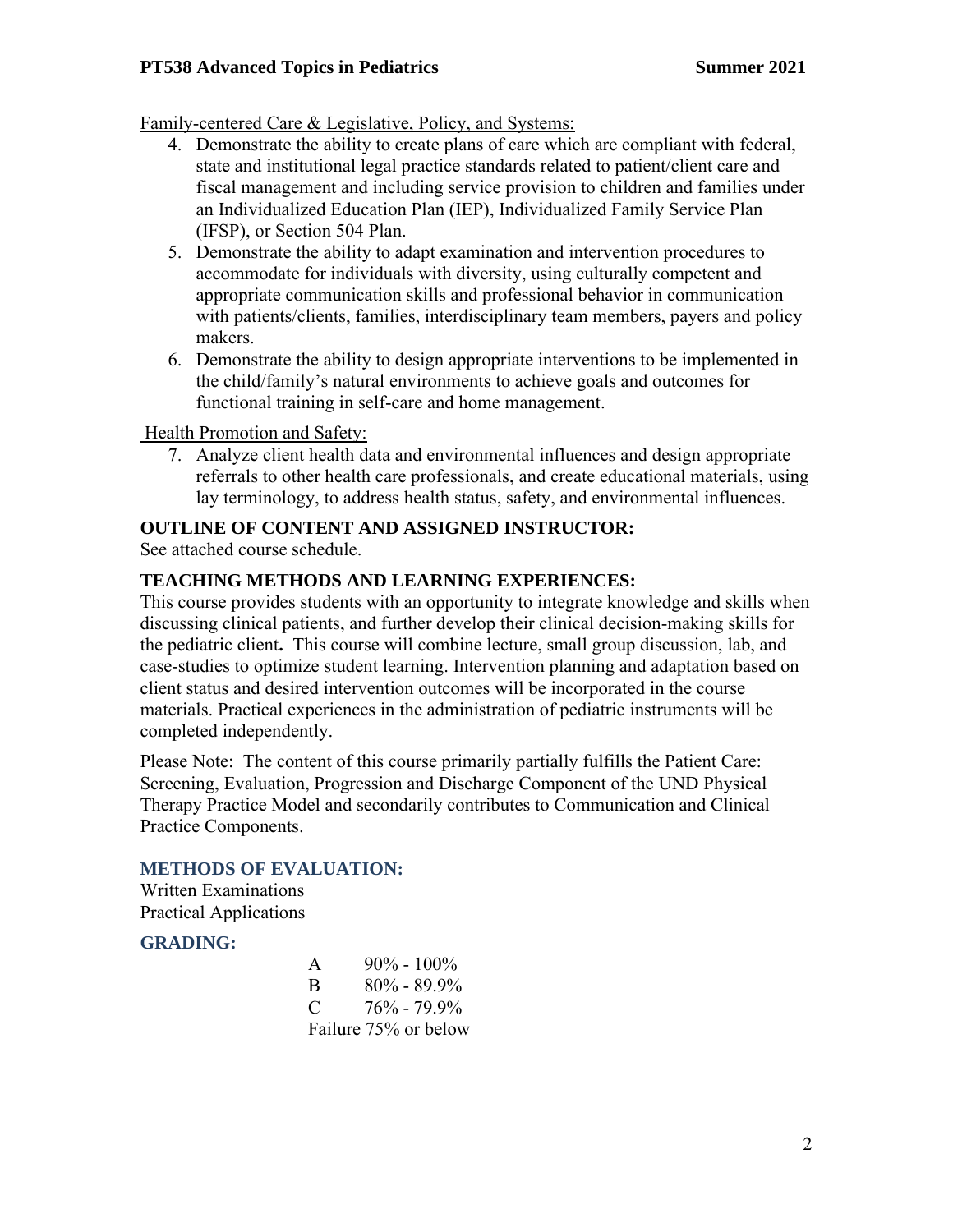## **ASSESSMENT IMPLEMENTATION AND DOCUMENTATION:**

Students will be required to participate actively in class and small group discussions and demonstrate competency in course content through:

| • Administration of pediatric instruments | up to $10\%$ |
|-------------------------------------------|--------------|
| • Quizzes                                 | up to $15%$  |
| • Clinical Cases and Assignments          | up to $20%$  |
| • Midterm Exam                            | up to $15%$  |
| • Final Written Exam                      | up to $25%$  |
| • Practical Exam                          | up to $15%$  |

## **TEXTBOOK AND OTHER LEARNING RESOURCES:**

#### **Required Reading:**

- Palisano, RJ, Orlin. MN, Schreiber J. Campbell's Physical Therapy for Children (5th Ed) (Campbell's), Required
- Long T, Battaile B, Toscano K. Handbook of Pediatric Physical Therapy (3th Ed), (Long's) Required

#### *Additional reading assignments are made according to the assessment instruments utilized*

## **ATTENDANCE:**

Class attendance is expected 100% of the time. Students must first attempt to notify the instructor by phone or in person for any absences. The student must also contact the instructor directly through e-mail or written documentation for any absences.

#### **Make Up Work/Examinations:**

Arrangements for make-up examinations must be made *by the student within three days* of the student's return to classes **for all absences**. **Students may be assigned additional coursework for all absences.** Students will not be allowed to make-up in-class quizzes/projects due to an absence.

## **ACADEMIC INTEGRITY**:

In accordance with the rules concerning scholastic dishonesty in the *Code of Student Life*\* at the University of North Dakota, I affirm that I understand these rules and I agree to comply with them. I will not:

- a. receive any additional information or assistance for any exam other that what was provided during class or approved tutor sessions
- b. copy from another student's test
- a. collaborate with or seek aid from another student who may have previously taken the exam
- b. knowingly use, buy, sell, steal, or solicit in whole or in part the contents of any exam
- c. bribe another person to obtain information about any exam

## **DISABILITY ACCESS STATEMENT:**

Contact me, FACULTY (office 777-3689, email mohamed.elhamadany@und.edu, or visit Rm E-34X UND SMHS) to request disability accommodations, discuss medical information, or plan for an emergency evacuation. To get confidential guidance and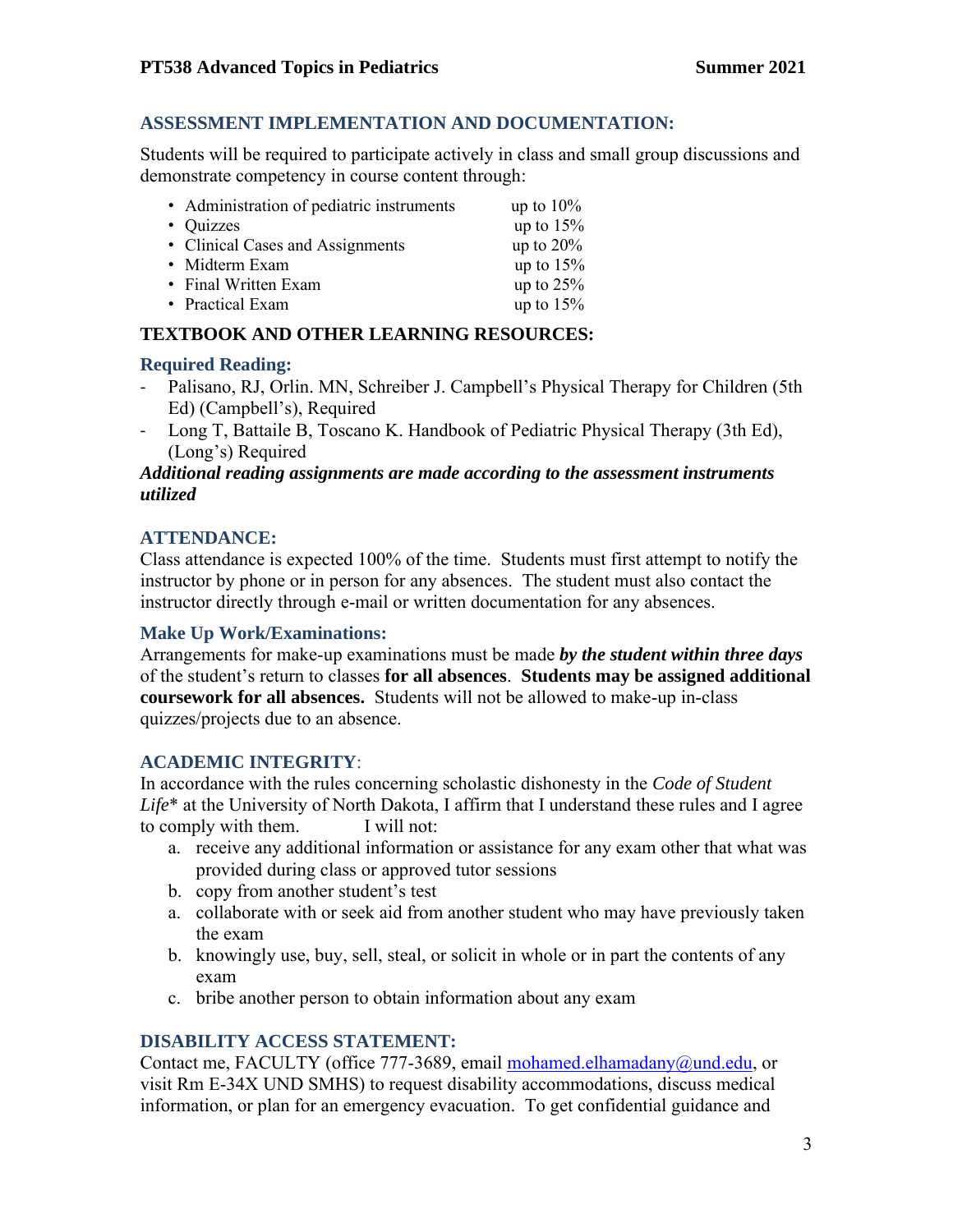support for disability accommodation requests, students are expected to register with DSS at [www.UND.edu/disabililty-services/,](file:///C:/Users/David.Relling/Documents/@UND-PT%20Teaching_Research_Service/@Teaching/@Teaching%20FALL/PT513/Syllabus_Objectives/www.UND.edu/disabililty-services/) 180 McCannel Hall, or 701.777.3425.

**NOTICE OF NONDISCRIMINATION:** It is the policy of the University of North Dakota that no person shall be discriminated against because of race, religion, age, color, gender, disability, national origin, creed, sexual orientation, gender identity, genetic information, marital status, veteran's status, or political belief or affiliation and the equal opportunity and access to facilities shall be available to all. Concerns regarding Title IX, Title VI, Title VII, ADA, and Section 504 may be addressed to Donna Smith, Director of Equal Employment Opportunity/Affirmative Action and Title IX Coordinator, 401 Twamley Hall, 701.777.420181, [und.affirmativeactionoffice@UND.edu](mailto:und.affirmativeactionoffice@UND.edu) or the Office for Civil Rights, U.S. Dept. of Education, 500 West Madison, Suite 1475, Chicago, IL 60611 or any other federal agency.

**REPORTING SEXUAL VIOLENCE:** If you or a friend has experienced sexual violence, such as sexual assault, domestic violence, dating violence or stalking, or sexbased harassment, please contact UND's Title IX Coordinator, Donna Smith, for assistance: 701.777.420181; [donna.smith@UND.edu](mailto:donna.smith@UND.edu) or go t[oUND.edu/affirmative](http://und.edu/affirmative-action/title-ix/index.cfm)[action/title-ix.](http://und.edu/affirmative-action/title-ix/index.cfm)

#### **FACULTY REPORTING OBLIGATIONS REGARDING SEXUAL VIOLENCE:**

It is important for students to understand that faculty are required to share with UND's Title IX Coordinator any incidents of sexual violence they become aware of, even if those incidents occurred in the past or are disclosed as part of a class assignment. This does not mean an investigation will occur if the student does not want that, but it does allow UND to provide resources to help the student continue to be successful at UND. If you have been the victim of sexual violence, you can find information about confidential support services a[tUND.edu/affirmative-action/title-ix.](http://und.edu/affirmative-action/title-ix/index.cfm)

**OMBUDS OFFICE:** "It is not our differences that divide us. It is our inability to recognize, accept, and celebrate those differences" (Audre Lorde). Before your differences with others become difficult and costly conflicts or formal grievances, in both seen and unseen ways, talk with the Ombuds Office in an informal, identity-protecting, impartial, and independent space. 314 Cambridge St Room 201. 701.777.6239. [www.UND.edu/ombuds.](http://www.und.edu/ombuds)

**UND CARES RESPONSE TEAM:** The [UND Cares Response Team](http://und.edu/student-affairs/student-rights-responsibilities/care-team.cfm) is available to assist with incidents involving UND students 24 hours a day, seven days a week. They respond to incidents such as major accidents, missing students, sickness that interferes with attending classes, death, suicidal ideations, situations involving self-harm, psychological trauma and sexual violence. Contact directly at 701.777.2664 during regular business hours OR 701.777.3491 after hours.

*If problems occur, students are required to work through channels of communication to resolve the problem before going to the chair or dean. The channel is student, instructor, chair, associate dean health sciences, and dean.* rev 2/06, 5/06, 5/07, 4/08, 5/09, 5/10, 5/11, 8/13, 8/14, 8/15, 8/16, 11/18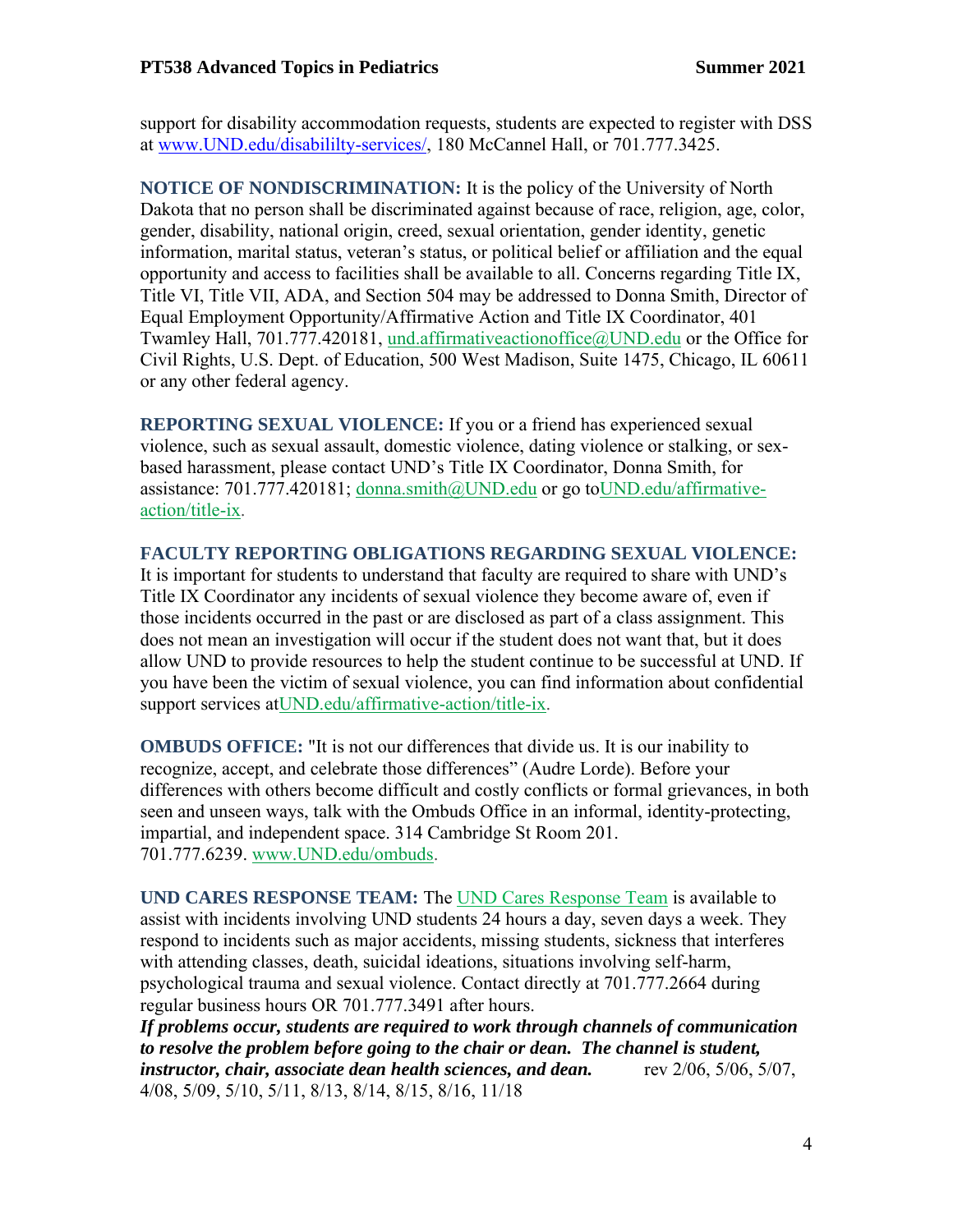**COVID-19 INFORMATION:** All members of the University community have a role in creating and maintaining a COVID-19 resilient campus. There are several expectations that all community members, including students, are asked to follow for the safety of all: maintain physical distancing of at least 6 feet while in UND facilities, wear face coverings during interactions with others and in the classroom, wash their hands often and use hand sanitizer, properly clean spaces that they utilize, and if experiencing any symptoms, stay home and call their health care provider. Students electing not to comply with any of the COVID related requirements will not be permitted in the classroom, and may be subject to disciplinary action. We encourage all members of the University community choose to model positive behavior both on- and off-campus. Information regarding the pandemic and UND's efforts to create a COVID resilient campus is available on the COVID-19 blog [\(http://blogs.und.edu/coronavirus/\)](http://blogs.und.edu/coronavirus/). Please subscribe to stay up to date on COVID related information. Students who test positive for COVID-19 or are identified as a close contact are expected to immediately self-isolate/quarantine. If you have tested positive for COVID19 or have been placed in quarantine due to being identified as a close contact or travel we strongly recommend that you report the information to the Office of Student Rights and Responsibilities at 701.777.2664 or online at [https://veoci.com/veoci/p/w/ss2x4cq9238u.](https://veoci.com/veoci/p/w/ss2x4cq9238u) Doing so will ensure students have the support they need to continue with their academic goals and to protect others.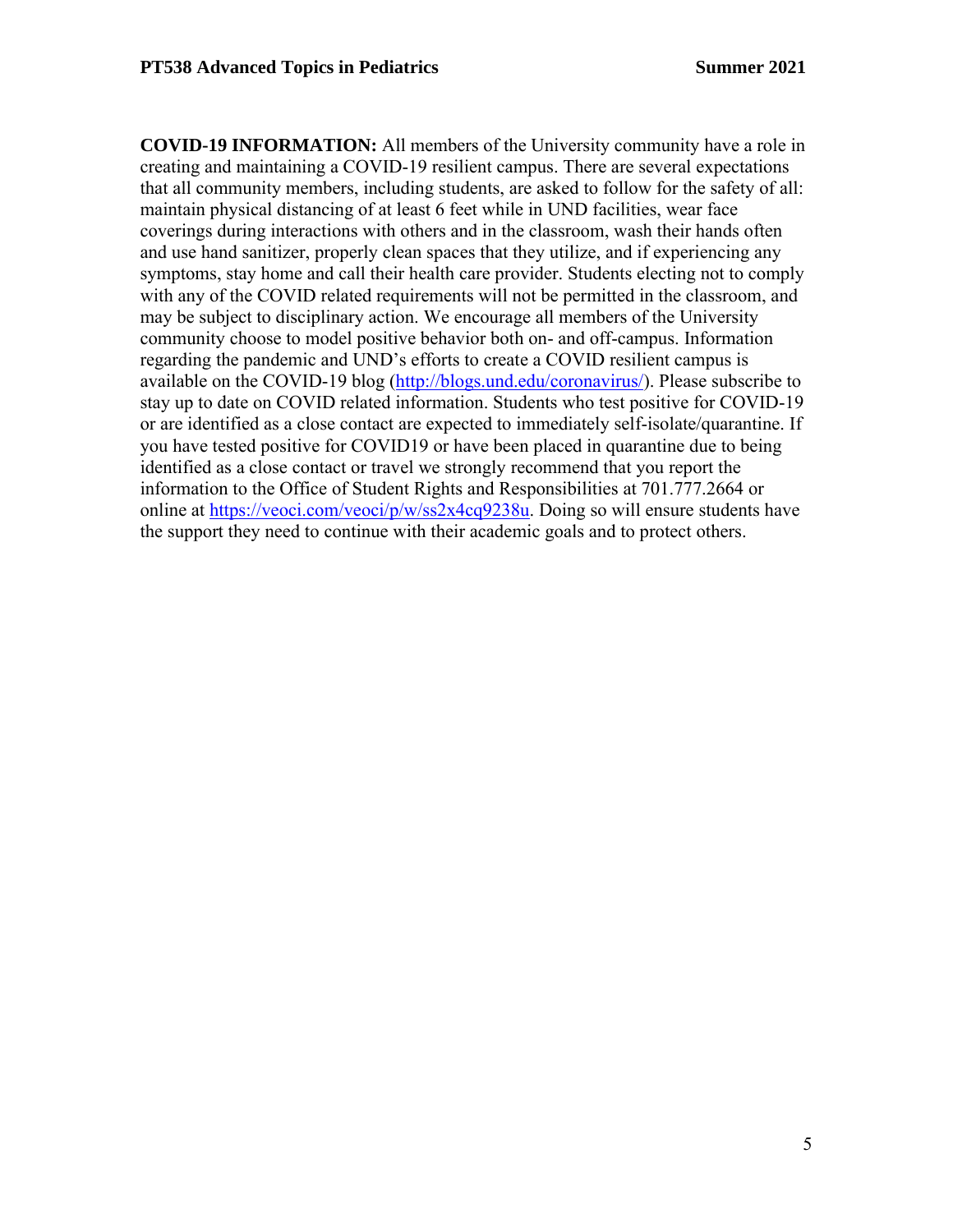# **PT538 Advanced Topics in Pediatrics Summer 2021**

| <b>Weeks</b>                                       | <b>TOPIC</b>                                                                                                                                        | <b>Assignment</b>                                                            |
|----------------------------------------------------|-----------------------------------------------------------------------------------------------------------------------------------------------------|------------------------------------------------------------------------------|
| <b>Week 1</b>                                      | <b>Pediatric Examination/Evaluation</b>                                                                                                             |                                                                              |
| Tue. May $25^{th}$<br>Room E311                    | - Introduction & Orientation to the Course<br>- Pediatric Examination/Evaluation<br>Lab: - Parent/Caregiver interview<br>- GMFM, PDMS2              | Complete the GMFM<br>& PDMS2<br>documentation-due<br>June 1st                |
| Wed. May 26 <sup>th</sup>                          | Experiential learning experiences: Team $2 \& 3$                                                                                                    |                                                                              |
| Fri. May 28 <sup>th</sup>                          | Experiential learning experiences Team 1& 4                                                                                                         |                                                                              |
| <b>Week 2</b>                                      | <b>Pediatric Examination/Evaluation</b>                                                                                                             |                                                                              |
| Tue. June 1st<br>Room E311                         | Child Protection: Reporting suspected cases of abuse<br>Lab: - BOT2, HELP, PEDI                                                                     | Complete the BOT2<br>documentation-due<br>June 8 <sup>th</sup>               |
| Wed. June 2 <sup>nd</sup>                          | Experiential learning experiences: Team $1, 2, \&4$                                                                                                 |                                                                              |
| Fri. June 4 <sup>th</sup>                          | Experiential learning experiences Team 3                                                                                                            |                                                                              |
| <b>Week 3</b>                                      | NICU & DCD Group C&D                                                                                                                                |                                                                              |
| Tue. June 8 <sup>th</sup><br>Room E311<br>1pm-4pm  | - Neonatal Physical Therapy Practice - Case Application<br>- DCD - Case Application<br>- Quiz $#1$<br>Lab: - Pediatric Intervention Approaches: NDT | <b>Clinical CASE</b><br>$STUDY-I$ due June<br>$15th$ for Group C&D           |
| Wed. June 9th                                      | Experiential learning experiences: Team 3                                                                                                           |                                                                              |
| <b>Week 4</b>                                      | NICU & DCD Group A&B                                                                                                                                |                                                                              |
| Tue. June 15 <sup>th</sup><br>Room E311<br>1pm-4pm | Neonatal Physical Therapy Practice - Case Application<br>- DCD - Case Application<br>- Quiz $#1$<br>Lab: - Pediatric Intervention Approaches: NDT   | <b>Clinical CASE</b><br>$STUDY-I$ due June<br>22 <sup>nd</sup> for Group A&B |
| Wed. June 16 <sup>th</sup>                         | Experiential learning experiences: Team 2 &4                                                                                                        |                                                                              |
| Fri. June 18th                                     | Experiential learning experiences Team 1                                                                                                            |                                                                              |
| Week 5                                             | <b>Foundations of Pediatric Oncology</b>                                                                                                            |                                                                              |
| Tue. June 22 <sup>nd</sup><br>Room E311            | - Pediatric Oncology<br>- Case Application<br>- Quiz $#2$<br>Lab: - Intervention Approaches: Pediatric Strengthening<br>Program                     | <b>Clinical CASE</b><br>$STUDY-2$ due June<br>29 <sup>th</sup>               |
| Wed. June 23rd                                     | Experiential learning experiences: Team $1, 2, 3 & 4$                                                                                               |                                                                              |